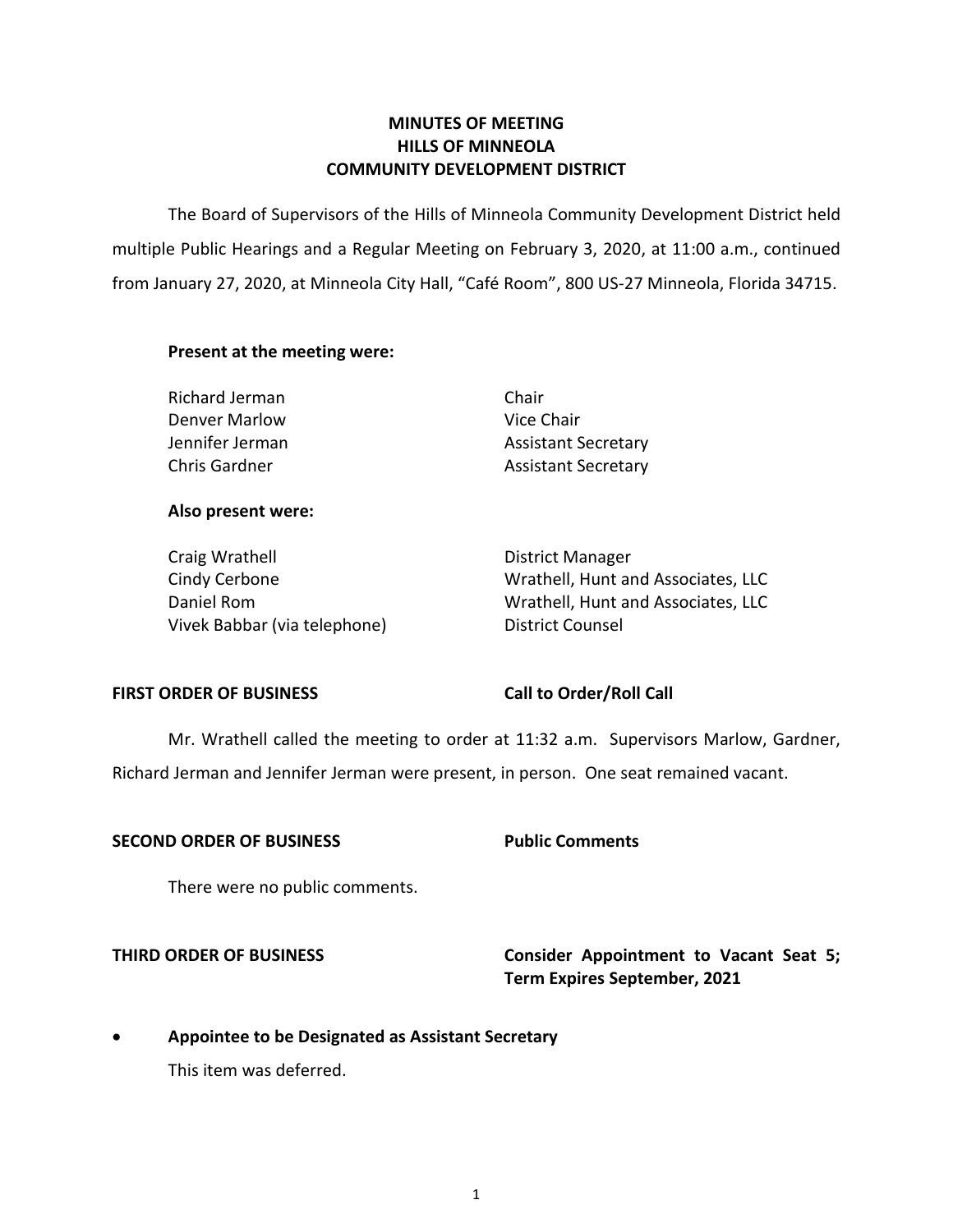### **FOURTH ORDER OF BUSINESS**

 **an Assessment Roll and the Imposition of Special Assessments Relating to the Financing and Securing of Certain Public Public Hearing to Consider the Adoption of Improvements** 

- *Hear testimony from the affected property owners as to the propriety and advisability of making the improvements and funding them with special assessments on the property.*
- **•** Thereafter, the governing authority shall meet as an equalizing board to hear any and  *all complaints as to the special assessments on a basis of justice and right.*  These items occurred below.
- **A. Affidavit/Proof of Publication**

The affidavit of publication was included for informational purposes.

### **B. Mailed Notice to Property Owner(s)**

The mailed notice to property owners was included for informational purposes.

### **C. Presentation of Engineer's Report** *(for informational purposes)*

The previously approved Engineer's Report was provided for informational purposes.

# **D. Consideration of Master Special Assessment Methodology Report** *(for informational purposes)*

 Mr. Wrathell reviewed the Master Special Assessment Methodology Report. Discussion ensued regarding amounts to be financed and the possibility of the Developer considering additional subdivision enhancements. Table 1, on Page 11, would be updated to reflect the current unit counts and product types and the headings would be updated as necessary.

 **On MOTION by Mr. Gardner and seconded by Mr. Marlow, with all in favor, the Public Hearing was opened.** 

 *Hear testimony from the affected property owners as to the propriety and advisability of making the improvements and funding them with special assessments on the property.* 

No members of the public spoke.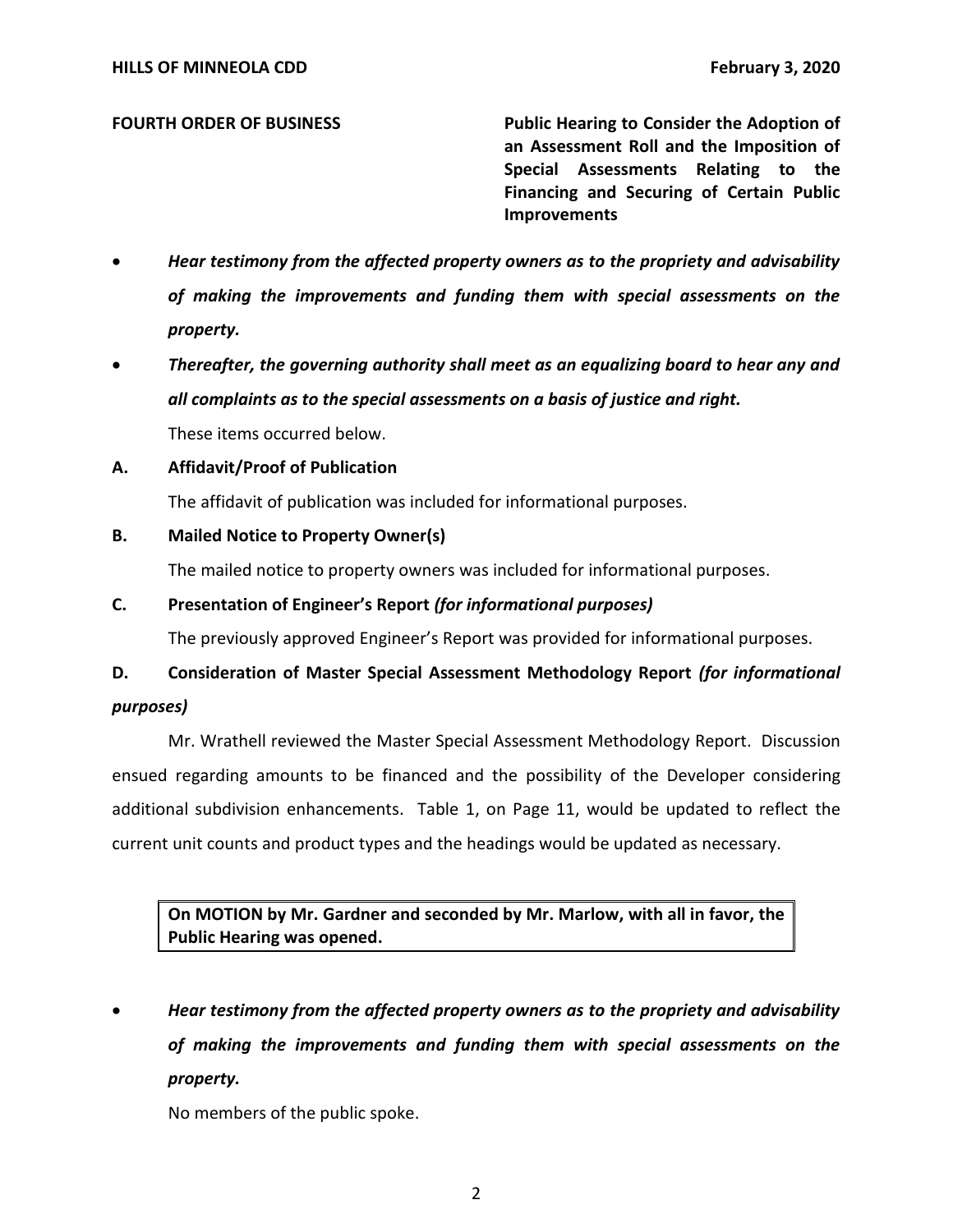**On MOTION by Mr. Marlow and seconded by Mr. Gardner, with all in favor, the Public Hearing was closed.** 

 *Thereafter, the governing authority shall meet as an equalizing board to hear any and all complaints as to the special assessments on a basis of justice and right.* 

 Mr. Wrathell asked if the Board, sitting as the Equalizing Board, wished to make any changes to the assessments, based on any Board or public comments.

The Board, sitting as the Equalizing Board, did not make any changes.

 **E. Consideration of Resolution 2020-06, Authorizing the Construction and Acquisition of Certain Public Capital Improvements; Equalizing, Approving, Confirming, and Levying Non-Ad Valorem Special Assessments on the Property Specially Benefited By Such Improvements to Pay the Cost Thereof; Providing a Method for Allocating the Total Assessments Among the Benefited Parcels Within the District; Providing for Penalties, Charges, Discounts, and Collection Procedures; Confirming the District's Intention to Issue Its Special Assessment Revenue Bonds or Bond Anticipation Notes; Providing for Challenges and Procedural Irregularities; Providing for Severability, Conflicts, and an Effective Date** 

 Mr. Wrathell presented Resolution 2020-06 and read the title. Mr. Babbar stated this was a continued Regular Meeting and Public Hearing. The notices and advertisements were originally for January 27, 2020; the notices and the meeting and public hearing were properly continued to today's date and time and the Landowners are present.

 **On MOTION by Mr. Gardner and seconded by Mr. Marlow, with all in favor, Resolution 2020-06, Authorizing the Construction and Acquisition of Certain Public Capital Improvements; Equalizing, Approving, Confirming, and Levying Non-Ad Valorem Special Assessments on the Property Specially Benefited By Such Improvements to Pay the Cost Thereof; Providing a Method for Allocating the Total Assessments Among the Benefited Parcels Within the District; Providing for Penalties, Charges, Discounts, and Collection Procedures; Confirming the District's Intention to Issue Its Special Assessment Revenue Bonds or Bond Anticipation Notes; Providing for Challenges and Procedural Irregularities; Providing for Severability, Conflicts, and an Effective Date, was adopted.**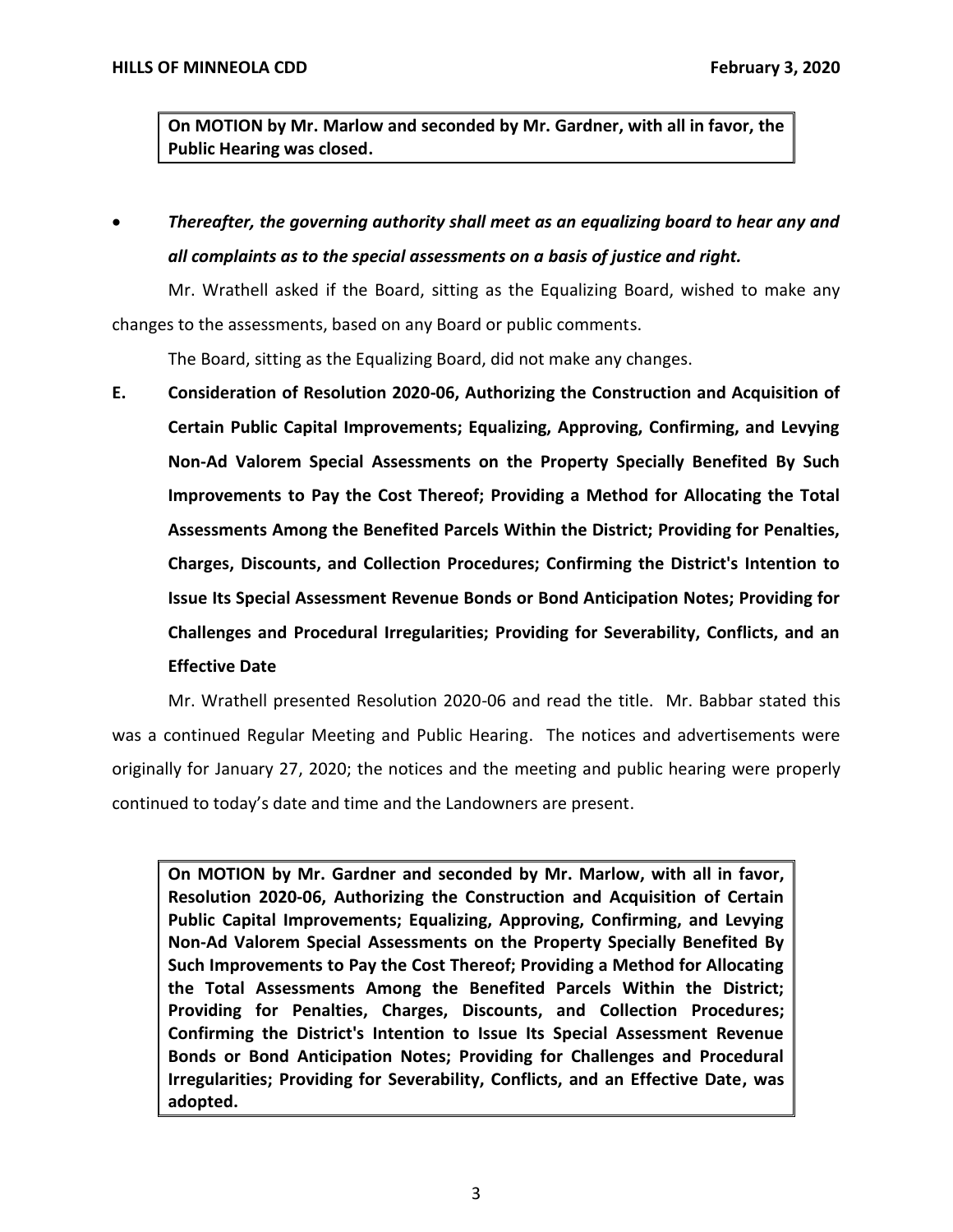### **FIFTH ORDER OF BUSINESS**

 **and Objections to the Adoption of the Rules of Procedure, Pursuant to Sections 120.54 and 190.035, Florida Statutes Public Hearing to Hear Public Comments** 

### **A. Affidavits/ Proofs of Publication**

- **Notice of Rule Development**
- **Notice of Rulemaking**

The affidavits were included for informational purposes.

# **B. Consideration of Resolution 2020-07, Adopting Rules of Procedure; Providing a Severability Clause; and Providing an Effective Date**

 Mr. Wrathell stated the Rules of Procedure set forth the District's processes and procedures for meetings, officers, competitive bidding, etc., consistent with Florida Statutes.

 **On MOTION by Mr. Gardner and seconded by Mr. Marlow, with all in favor, the Public Hearing was opened.** 

No members of the public spoke.

 **On MOTION by Mr. Marlow and seconded by Ms. Jerman, with all in favor, the Public Hearing was closed.** 

 **On MOTION by Mr. Gardner and seconded by Ms. Jerman, with all in favor, Resolution 2020-07, Adopting Rules of Procedure; Providing a Severability Clause; and Providing an Effective Date, was adopted.** 

 **SIXTH ORDER OF BUSINESS Consideration of Resolution 2020-08, Designating a Date, Time, and Location of a Public Hearing Regarding the District's Intent to Use the Uniform Method for the Ad Valorem Special Assessments as Authorized by Section 197.3632, Florida Statutes; Authorizing the Publication of the Notice of Such Hearing; and Providing an Levy, Collection, and Enforcement of Non-Effective Date**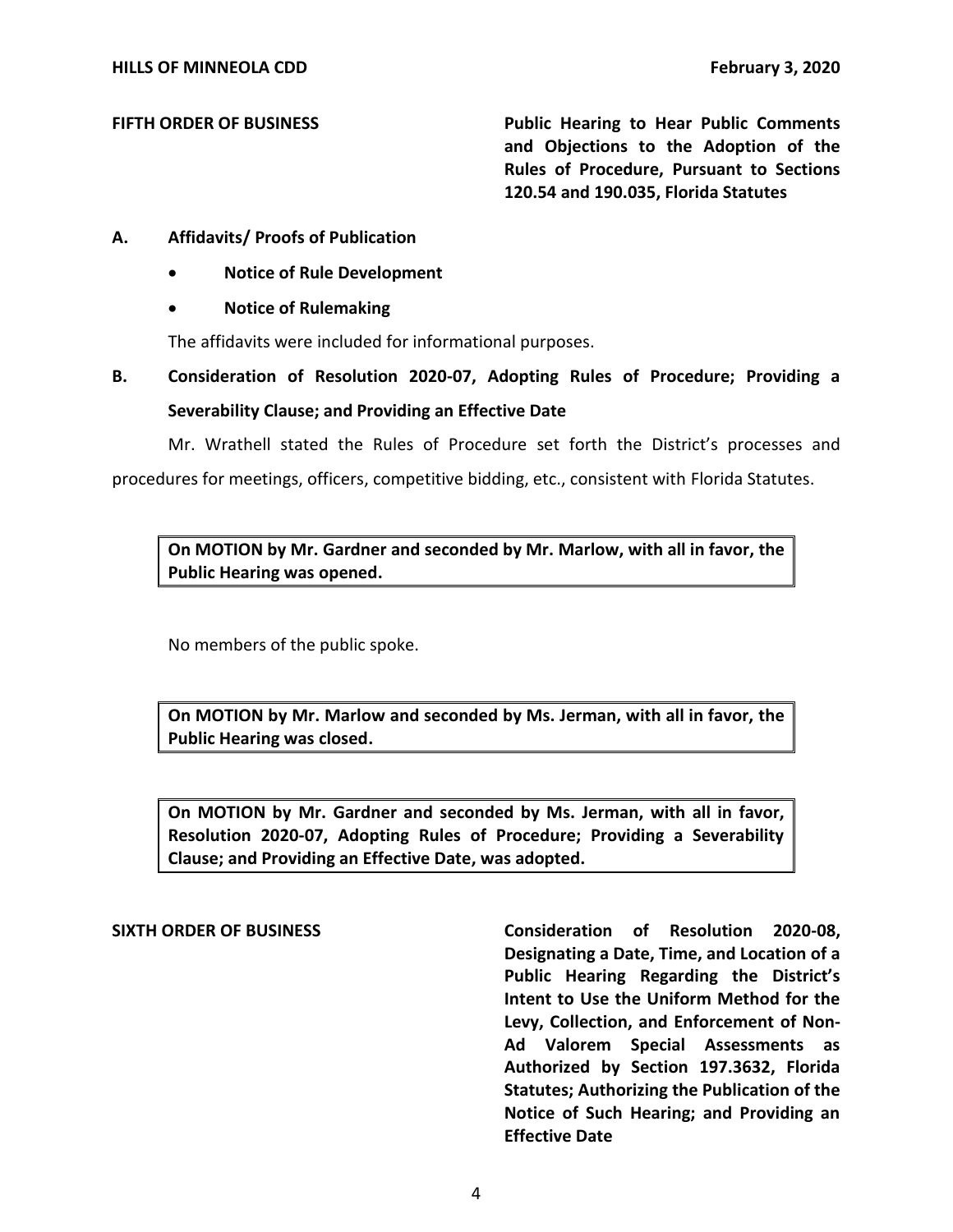Mr. Wrathell presented Resolution 2020-08 and read the title.

 **On MOTION by Mr. Gardner and seconded by Ms. Jerman, with all in favor, Resolution 2020-08, Designating a Date, Time, and Location of March 9, 2020, at 11:00 a.m. at the Minneola City Hall, 800 N US Hwy 27, Minneola, Florida 24715, for a Public Hearing Regarding the District's Intent to Use the Uniform Method for the Levy, Collection, and Enforcement of Non-Ad Valorem Special Assessments as Authorized by Section 197.3632, Florida Statutes; Authorizing the Publication of the Notice of Such Hearing; and Providing an Effective Date, was adopted.** 

 **SEVENTH ORDER OF BUSINESS Consideration of Resolution 2020-09, Regular Meetings of the Board of Supervisors of the District, and Providing for an Effective Date Designating Dates, Times and Locations for** 

Mr. Wrathell presented Resolution 2020-09.

The following meeting was added to the Fiscal Year 2020 Meeting Schedule:

March 9, 2020 at 11:00 a.m.

 **On MOTION by Ms. Jerman and seconded by Mr. Marlow with all in favor, Resolution 2020-09, Designating Dates, Times and Locations for Regular Meetings of the Board of Supervisors of the District, as amended, and Providing for an Effective Date, was adopted.** 

### **FIGHTH ORDER OF BUSINESS**

 **Compensation: 190.006 (8), F.S. Continued Discussion: Board Member** 

The Board Members elected not to receive compensation.

**NINTH ORDER OF BUSINESS** 

**NINTH ORDER OF BUSINESS Continued Discussion: District's Local Records Office** 

This item was deferred.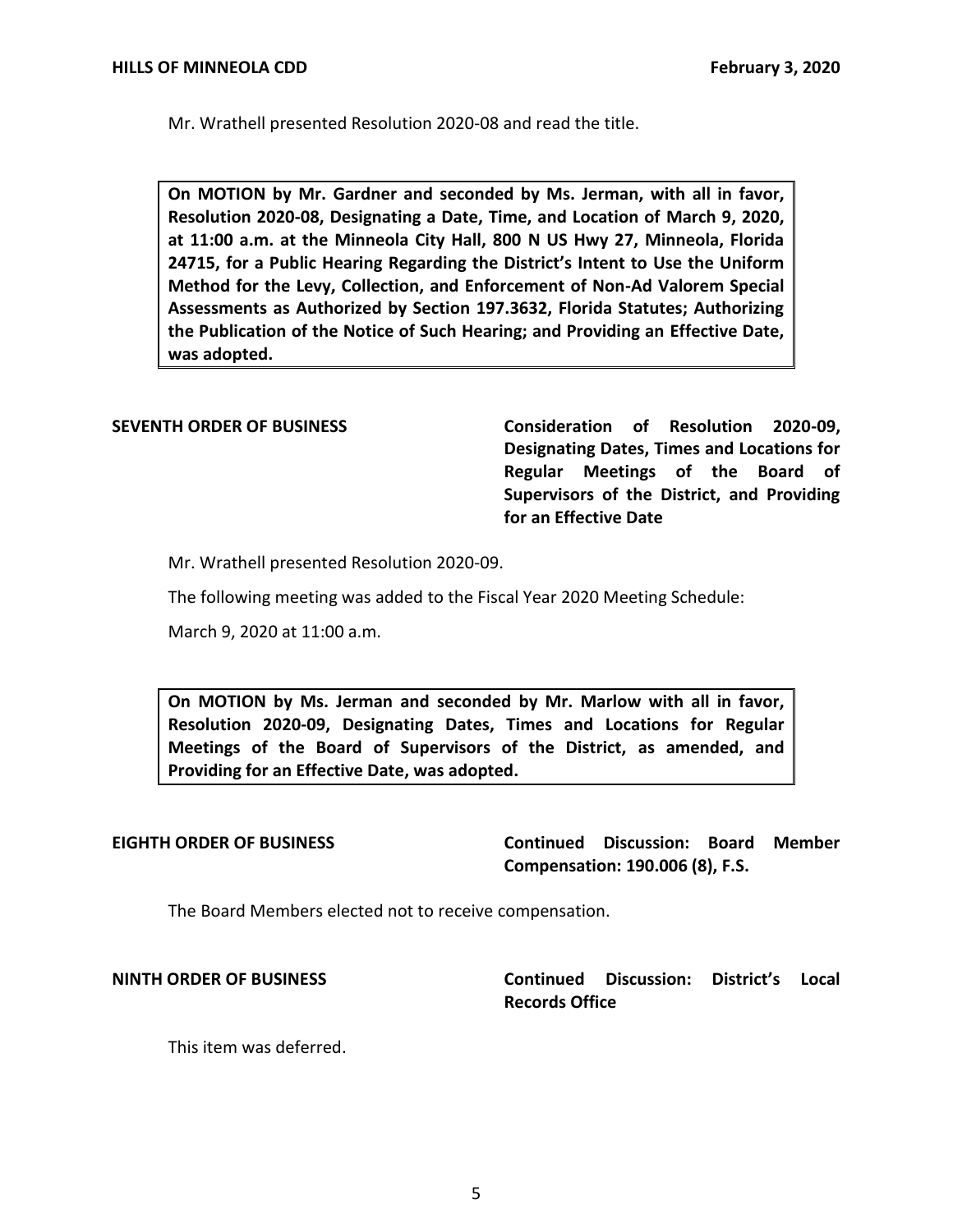## **TENTH ORDER OF BUSINESS Acceptance of Unaudited Financial Statements as of December 31, 2019**

Mr. Wrathell presented the Unaudited Financial Statements as of December 31, 2019.

 Discussion ensued regarding credits to account for the temporarily discounted "Management/accounting/recording" expense line item.

 **On MOTION by Mr. Marlow and seconded by Ms. Jerman, with all in favor, the Unaudited Financial Statements as of December 31, 2019, were accepted.** 

 **ELEVENTH ORDER OF BUSINESS Consideration of November 18, 2019 Public Hearings and Regular Meeting Minutes** 

 Mr. Wrathell presented the November 18, 2019 Public Hearings and Regular Meeting Minutes.

 **On MOTION by Mr. Marlow and seconded by Mr. Gardner, with all in favor, the November 18, 2019 Public Hearings and Regular Meeting Minutes, as presented, were approved.** 

### **TWELFTH ORDER OF BUSINESS** Staff Reports

### **A. District Counsel:** *Straley Robin Vericker*

Mr. Babbar stated bond validation was scheduled for February 4, 2020.

### **B. District Engineer (Interim):** *Poulos & Bennett, LLC*

There being no report, the next item followed.

### **C. District Manager:** *Wrathell, Hunt and Associates, LLC*

Mr. Wrathell stated that the next meeting would be held February 24, 2020 at 1:00 p.m.

A meeting and public hearing would be held on March 9, 2020 at 11:00 a.m.

### **THIRTEENTH ORDER OF BUSINESS Board Members' Comments/Requests**

There being no Board Members' comments or requests, the next item followed.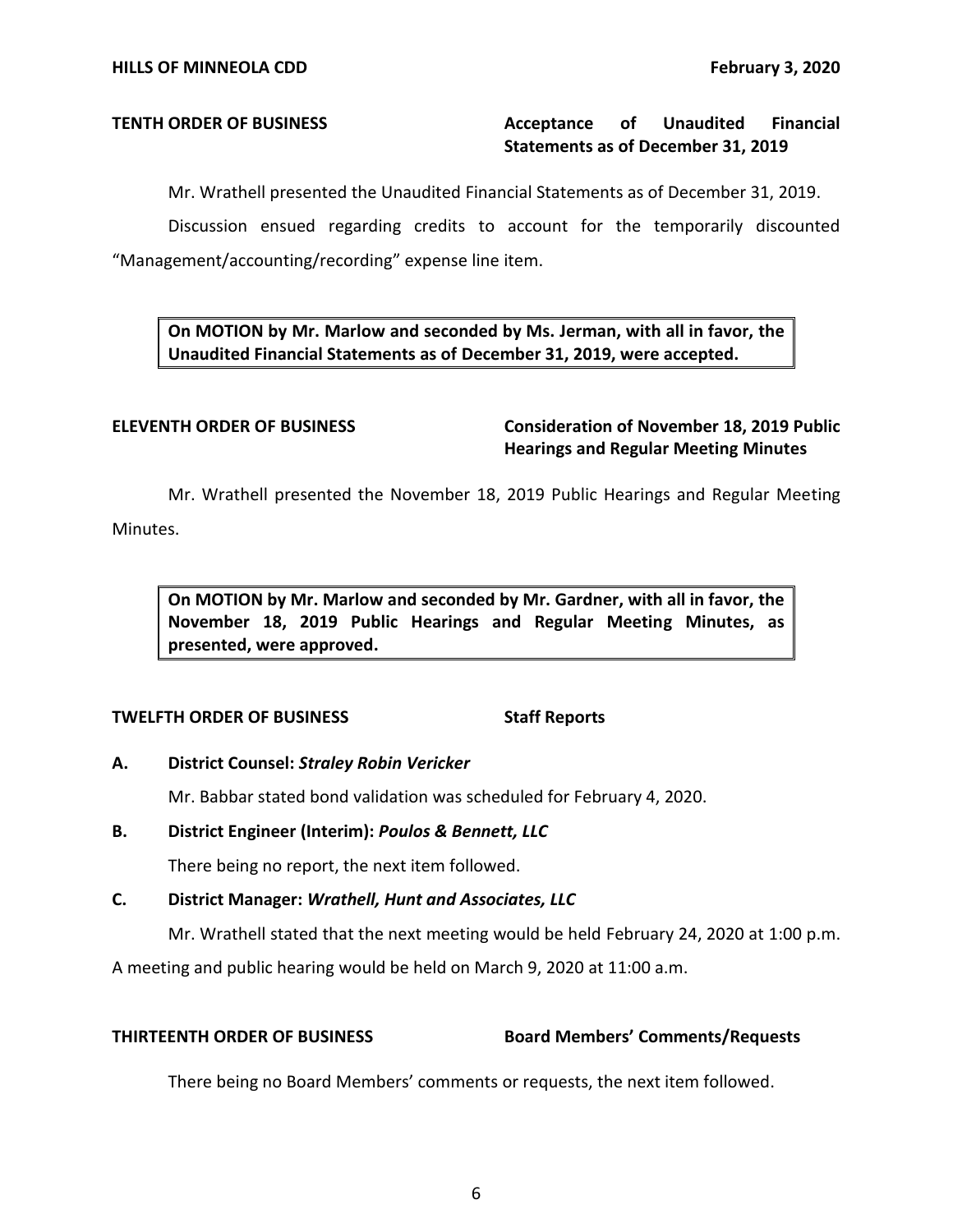### **FOURTEENTH ORDER OF BUSINESS FOURTEENTH ORDER OF BUSINESS**

There being no public comments, the next item followed.

### **FIFTEENTH ORDER OF BUSINESS Adjournment**

There being nothing further to discuss, the meeting adjourned.

 **On MOTION by Ms. Jerman and seconded by Mr. Marlow, with all in favor, the meeting adjourned at 11:38 p.m.** 

### [SIGNATURES APPEAR ON THE FOLLOWING PAGE]